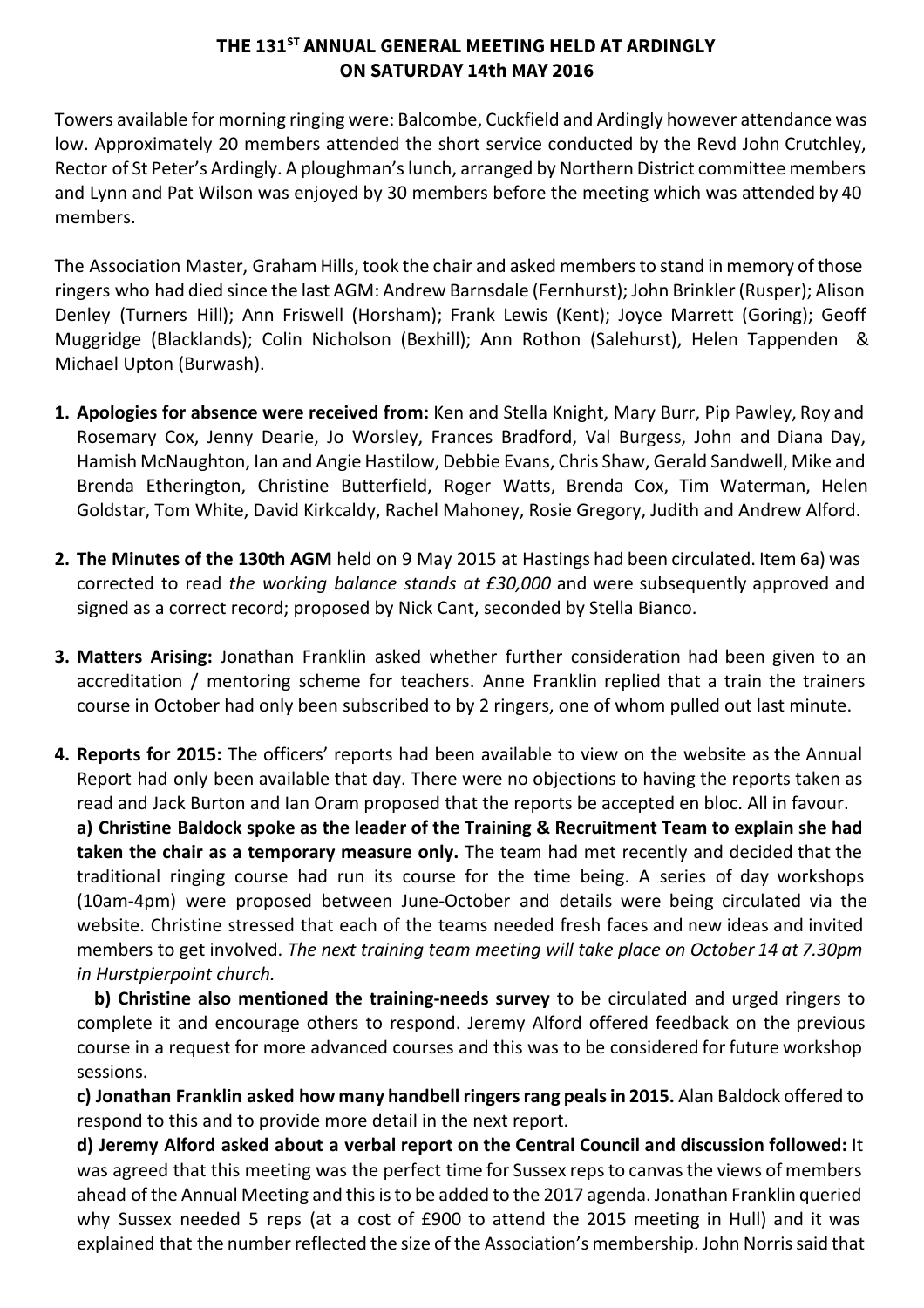we ought to take an interest in the CCCBR and to send reps who were keen and able to hep work towards reform. As part of Item 7) Election of Officers, Peter Wilkinson asked whether Alan Baldock would be prepared to represent Sussex which Alan politely declined as he had been co-opted to the council in his own right. John Norris suggested that Jonathan Franklin might consider representing Sussex to help bring about reform but this too was declined as he considered the Annual Meeting to be a bit of a jolly but wished to recognise the excellent work happening in many of the CCCBR committees. Marisa Hayes said it was a pity that David Kirkcaldy was not at the meeting as he is closely aligned with the Central Council and Ian Oram suggested that considerable changes could be anticipated from 2018 onwards. Jeremy Alford asked that the Association be more proactive in keeping members up to date with changes at CCCBR and that the question of representation be revisited at ADMs and the AGM in 2017.

**5. Presentation of Accounts for 2015:** The Treasurer, Sue Gadd was unable to attend the meeting at short notice and the Master offered to take questions from the floor for Sue to respond in writing alongside the minutes. The Master explained that Sue had worked with the auditors to answer questions about the restricted funds and this had caused some delays in their completion.

**a)** Jeremy Alford asked for clarification of the figure quoted for insurance in the management accounts circulated with the AGM papers. Ian Oram (who continues to handle the SCACR insurance renewals) explained that costs had not increased significantly. The Treasurer's additional report is appended to these minutes.

**b) Marisa Hayes thanked everyone who had completed a Gift Aid form** and explained that a submission would be made in due course.

**c) Appointment of Independent Examiner:** Alan Baldock proposed that Knill James be re-appointed, this was seconded by Steph Pendlebury and agreed by all.

# **6. The Sussex Churches Bell Restoration Fund**

**a) Report and Accounts for 2015:** The report was proposed by Moya Hills, seconded by Kathy Howard and agreed. The accounts proposed by Nick Cant, seconded Peter Wilkinson.

**b)** The Master re-iterated the need for all districts and towers to consider fundraising for the BRF to boost fund through a raffle or social activity.

**c) District Representatives:** Pip Pawley East, Nick Cullen – South, Terry McGinn – North, West temporarily vacant.

# **7. Election of Officers:**

There being no other nominations each of the following officers were elected:

| Master:               | Graham Hills    | Treasurer:            | Sue Gadd    |
|-----------------------|-----------------|-----------------------|-------------|
| <b>BRF Secretary:</b> | David Kirkcaldy | Safeguarding Officer: | Pat Aylward |
| Trustee:              | Jack Burton     |                       |             |

**Central Council Nominations from the West and East:** David Kirkcaldy and Roy Cox were accepted and no further nominations were made.

**General Secretary:** Marisa Hayes outlined the duties of the Secretary which could be split between a couple of people and explained how the job had changed as would be likely to change over the coming year. The current database which was developed by Stephen Beckingham does a fine job but has one major drawback in that it can only be held in one place. It was hoped that by the time of renewals in 2017, the database could be held "in the cloud" to enable the four district secretaries to update their own areas. Richard Pendlebury confirmed that in the interim, he would be taking over the database and merging it with the new website and Marisa and others thanked Richard for offering to take this on.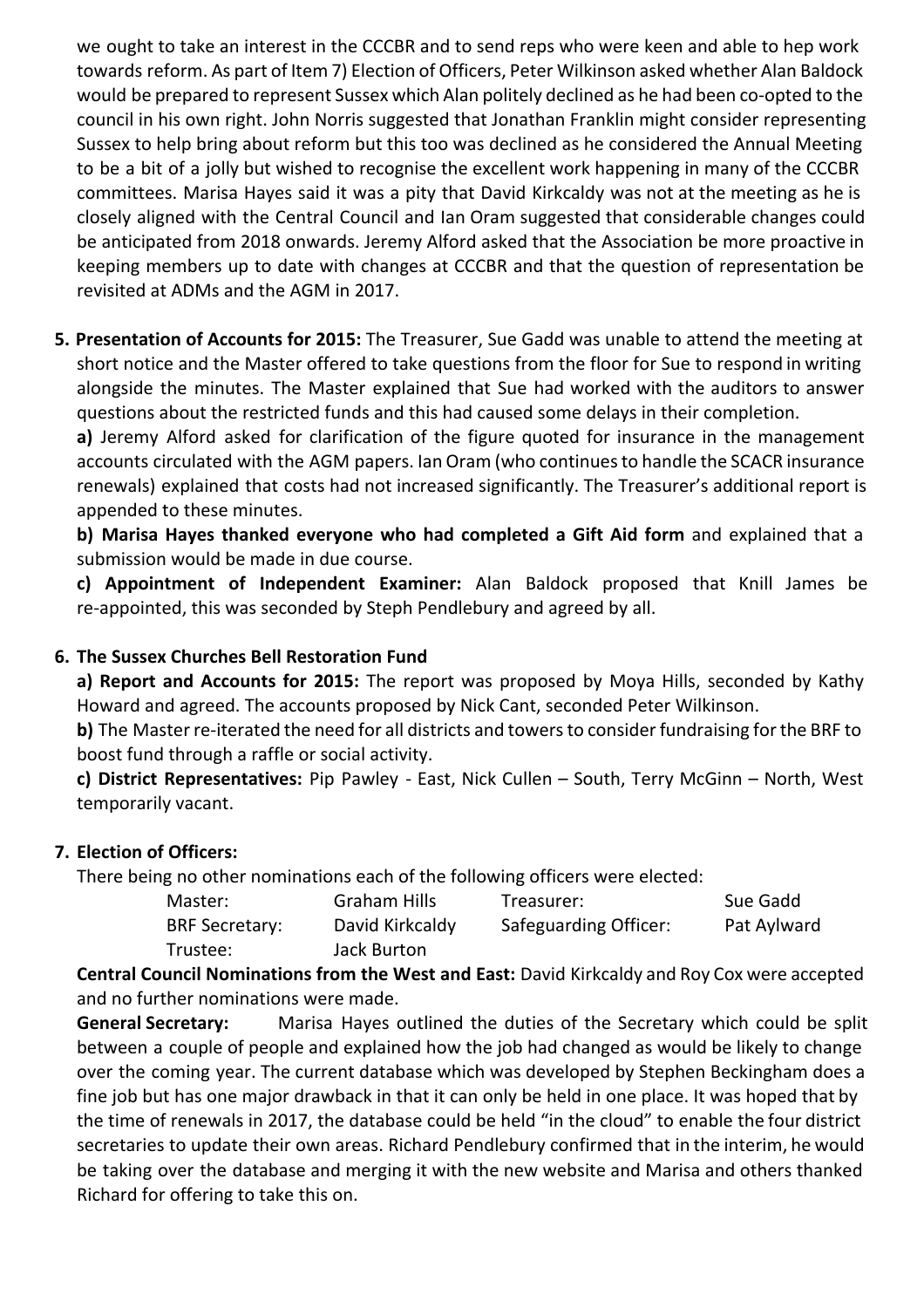**Other responsibilities:** a) The latest Annual report was project managed by Val Atkins to whom Marisa was extremely grateful. b) Organising and recording the two General Committee meetings and AGM. c) providing a central point of contact for other organisations and sharing information.

Christine Baldock remarked that all officers should keep an eye on the scope of each role asit was easy for the job to get bigger and bigger without additional support forthcoming.

Marisa stressed that she was unable to leave this item in abeyance and the Association could not run without a General Secretary. She also expressed her thanks to husband Sean for his support and patience over the four years she had been secretary.

Sandra Alford said she was prepared to do part of the job and Moya Hills said she would help. **Sandra** was proposed by Nick Cant and seconded by Anne Franklin.

**Moya** was proposed by Steph Pendlebury and seconded by Margaret Sherwood. *All in favour – their election was greeted by a round of applause and thanks.*

# **8. Alteration to Bank Account Signatories.**

The Treasurer had asked that another signatory be added to the list (three Trustees, General Secretary and Treasurer) for the convenience of having cheques signed. It was suggested that any cheques be posted first class for signature as necessary with the majority being processed electronically. The only changes proposed were:

Delete Marisa Hayes, add Sandra Alford (General Secretary) Proposed Jeremy Alford, seconded Jonathan Franklin.

Delete Mike Wake, add Jack Burton (Trustee) Proposed Alan Baldock, seconded Richard Pendlebury.

**9. Forthcoming Events**: Details of all events available on the website and all events are open to all members regardless of District.

 *Sussex Young Ringers* have submitted two teams to the Ringing World National Youth Competition in London on 2 July. They were winners of the South East Regional Competition in April and congratulations were sent via William and Josh with thanks to Anne Franklin and Sandra Alford for their help in building up the teams.

# **10. Any Other Business**

- a) Stella Bianco wished to draw members' attention to a special quarter peal certificate she has devised for ringers wishing to commemorate the **Queen's 90 th Birthday.** This is available via email from Stella (*library@scacr.org*) and district secretaries.
- *b)* Mike Cattell addressed the meeting thanking the Association for helping the celebrations for the 250<sup>th</sup> anniversary of the first peal rung by a Sussex band at Horsham saying: "I want to *place on record my thanks to an immense team of people that made this event so successful. The Committee: Stella Bianco – the exhibition, Val Burgess – the catering, Steph Pendlebury – the publicity, Graham Burling the open towers & Sandra Alford miniring. The various co-ordinators: Jonathan Franklin* – *the hand bells, John Norris* – *the ropemaking and dumbbell, Isabel & Ed Woodward – the quiz night, Pete & Ann Lloyd – the sound system. George Francis for the loan of Bell Meadow and the tune bell ringers from KIPHRA & U3A. All those who* volunteered to be on a rota as a helper - especially our Master for his escort duties. Nigel Gale *who started the whole thing off some three years ago and David Smith for calling our anniversary peal. Hepworth brewery for beer. The very generous sponsorship from the Revd Rupert Toovey and from a member of the St Mary's Horsham congregation. Apologiesif I have missed out people but the main people to thank are all the ringers who attended and helped in so many ways."*